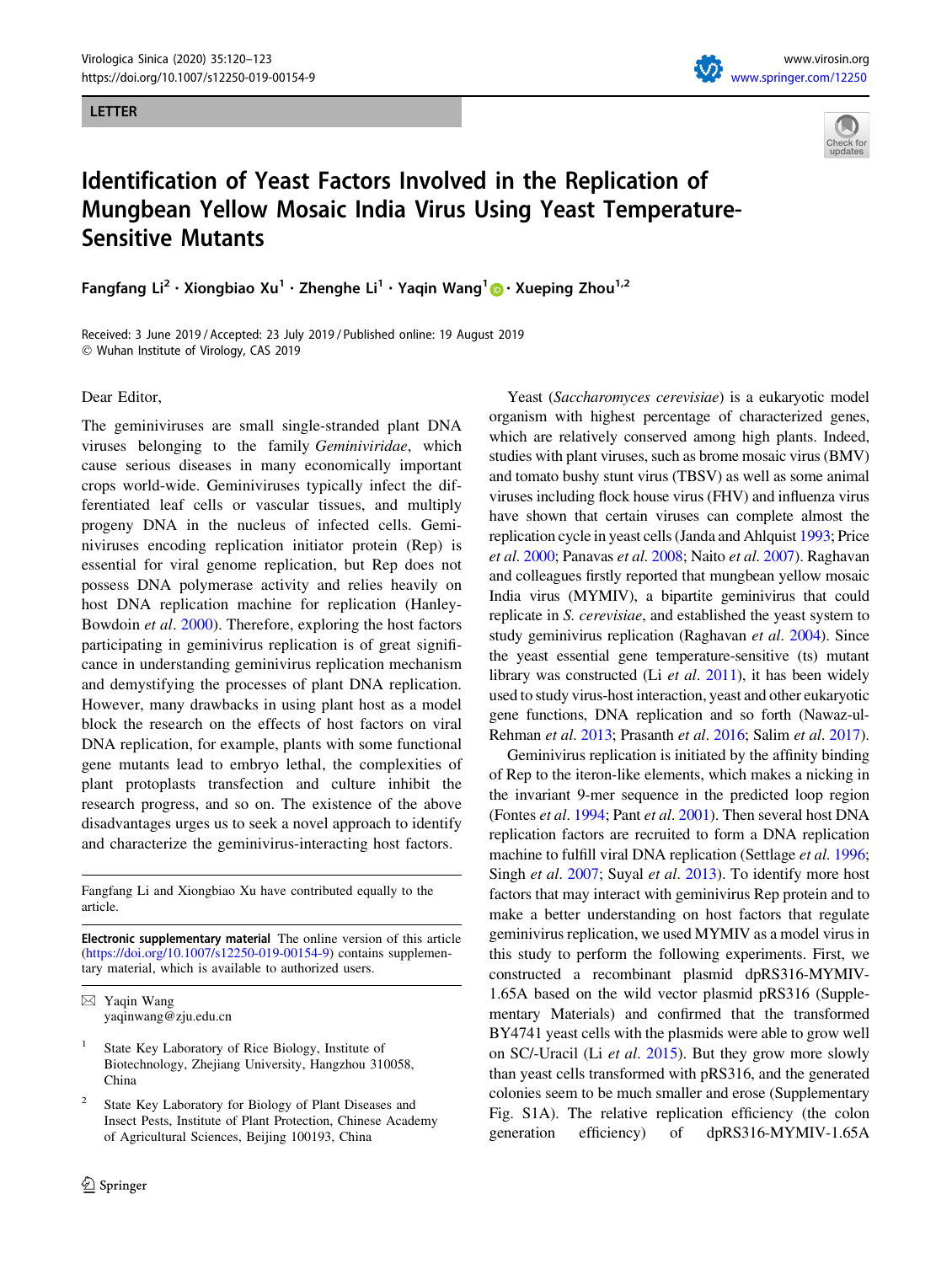<span id="page-1-0"></span>transformed yeast was about 40% of that of pRS316 transformed yeast (Supplementary Fig. S1B). Cell morphology of BY4741 yeast cells transformed with pRS316, or dpRS316- MYMIV-1.65A was similar to the untransformed cells (Supplementary Fig. S1C). The expression of replication initiator protein (Rep) in yeast cells was confirmed by Western blot assay (Supplementary Fig. S1D).

We then screened a novel yeast ts mutant library containing 787 yeast mutants, which contains the individual mutations of about 500 single essential yeast genes (Li et al. [2011](#page-3-0)). We transformed yeast ts mutants and reference strain BY4741 with wild type plasmid pRS316 or the recombinant plasmid dpRS316-MYMIV-1.65A, followed by culturing at permissive temperature (30  $\degree$ C in the following example) or semi-permissive temperature (usually 4–5 °C below the nonpermissive temperature, 33 °C in the following example) according to the ts mutants' nonpermissive temperature (Li et al. [2011\)](#page-3-0) for 3–5 days. The relative replication efficiency was compared by counting the number of colonies formed in BY4741 and ts mutants transformed with pRS316 or dpRS316-MYMIV-1.65A. Four representative examples were shown in Fig. 1A. There was no difference of the relative replication efficiency in pRS316 transformants at permissive temperature

Fig. 1 The effect of representative temperaturesensitive (ts) mutants on MYMIV replication. (A) The plasmids pRS316 and dpRS16- MYMIV-1.65A were transformed into yeast BY4741 reference strain and yeast ts mutants (sec39-2, nnf1-48 and rrs1-124), respectively. The transformants were plated onto SC/-Uracil medium and cultured at permissive temperature (30 $\degree$ C) and semipermissive temperature  $(33 \text{ °C})$ . Photographs were taken at 5 days post transformation. (B) Relative replication efficiency of the different transformants. pRS316 in yeast strain BY4741 cultured at permissive temperature  $(30 °C)$ was assigned as control and given a value of 100%. The transformations with the plasmids pRS316 and dpRS316- MYMIV-1.65A were performed using the indicated yeast strains with three independent times, and the results were calculated based on the average numbers of yeast colonies  $(diameter > 1 mm)$  emerging

on the SC/-Uracil media after 5 d of transformation.

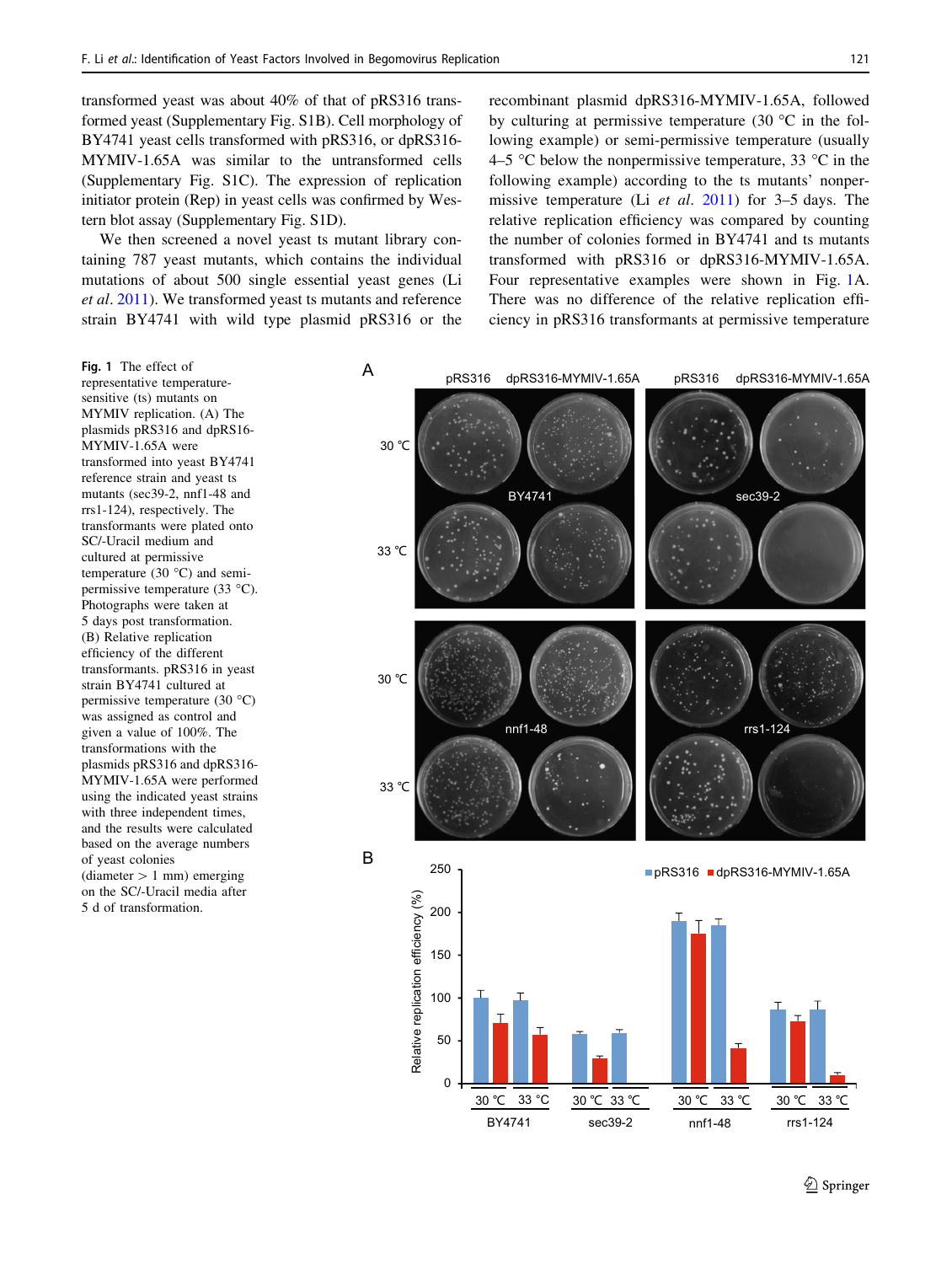and semi-permissive temperature, nor the difference exists in the dpRS316-MYMIV-1.65A transformants when using the reference strain BY4741 (Fig. [1A](#page-1-0)), suggesting that MYMIV can efficiently replicate in BY4741 reference strain, and the temperature has no effect on its replication. When transformed into yeast ts mutants, the pRS316 transformed cells can grow well at permissive or semipermissive temperature, and there was no obvious difference of the replication efficiency between them (Fig. [1](#page-1-0)A). The mutant yeast cells transformed with dpRS316- MYMIV-1.65A can grow well at permissive temperature, but much fewer and smaller colonies formed at semipermissive temperature due to the increasing temperature (Fig. [1](#page-1-0)B), indicating that the corresponding yeast gene is partly functional incapacitated and may specifically affect MYMIV replication. Based on this theory that the semipermissive temperature had a specific effect on the growth of the mutant yeast cells transformed with pRS316- MYMIV-1.65A, we found 141 ts mutants specifically affected MYMIV replication (Table 1). After getting rid of the repeated genes, there were 131 corresponding distinct yeast genes that affect viral replication, and almost all the mutant genes decreased MYMIV replication by more than 50% at semi-permissive temperature when compared with the BY4741 reference strain (Fig. [1](#page-1-0)B).

The proteins encoded by those identified yeast mutant genes were classified into 20 distinct kinds based on their known cellular/biochemical functions, among which 13 different proteins (10% of the total number of proteins) are involved in DNA replication, 14 proteins (11%) are participated in cell division cycle regulation, and 15 proteins (11%) are responsible for pre-mRNA processing. Besides, we found that some proteins involved in protein transport and secretion (16 proteins, 12%) may also affect MYMIV replication (Supplementary Fig. S2).

Geminiviruses have limited coding efficiency owing to their small genomes, and the only viral replication essential protein Rep does not possess DNA polymerase activity. Therefore, geminiviruses need to recruit various host factors to fulfill viral genome propagation (Gutierrez [2000](#page-3-0); Hanley-Bowdoin et al. [2000\)](#page-3-0). Many challenges exist in the current study of geminivirus replication, which lead to the slow progress made in this research field. Here we used the yeast ts mutant library including essential gene mutants to screen host

Table 1 Yeast genes affecting MYMIV replication identified by screening the yeast ts mutants.

| Category                                     | Number <sup>a</sup> | Number <sup>b</sup> | Genes <sup>c</sup>                                                                                       |
|----------------------------------------------|---------------------|---------------------|----------------------------------------------------------------------------------------------------------|
| Structural protein                           | 16                  | 10                  | ACT1(5), ARC35(1), ARP3(3), CCT4(1), PFY1, SCD5, SDA1, SRV2, STU1, STU2                                  |
| Vesicular transport and protein<br>secretory | 16                  | 16                  | BET2, BOS1, COG3, EXO70, MYO2, RET3, SEC4, SEC8, SEC12, SEC16, SEC20, SEC26, SEC39,<br>SEC59, SFT1, USO1 |
| DNA replication                              | 13                  | 13                  | CDC2(POL3), CDC7, CDC45, CDC47, DBF4, DNA2, HYS2, ORC2, ORC5, POB3, POL1, PSF1,<br>TAH11                 |
| Cell division cycle                          | 17                  | 14                  | CDC3, CDC21, CDC24(3), CDC28, CDC31, CDC33, CDC43, CDC48, CKS1, DBF2, GPA1,<br>MET30(2), SFH1, SFI1      |
| Pre-mRNA processing                          | 15                  | 15                  | CEG1, CET1, PCF11, PRP11, PRP16, PRP18, PRP19, PRP21, PRP24, PRP38, RNA15, RSE1,<br>SAD1, SNU13, SNU114  |
| Transcription initiation                     | 10                  | 9                   | RAD3, SSL1, TAF7, TAF11, TAF12(2), TAF13, TFC1, TFC3, TFC6                                               |
| Chromosome segregation                       | 6                   | 6                   | MTW1, NNF1, NSL1, SMC2, SMC3, YCS4                                                                       |
| Centromere Protein                           | 5                   | 5                   | CEP3, DSN1, SGT1, SKP1, SPC29                                                                            |
| RNA modification and<br>degradation          | 5                   | 5                   | ABD1, NOP2, DIS3, MTR3, MTR4                                                                             |
| Proteasome                                   | 5                   | 5                   | PRE3, RPN6, RPN7, RPT2, RPT3                                                                             |
| RNA polymerase II mediator<br>complex        | 3                   | 3                   | MED7, MED11, NUT2                                                                                        |
| Nuclear transport                            | 3                   | 3                   | BRL1, RRS1, YRB1                                                                                         |
| DNA repair                                   | 3                   | 3                   | NSE1, NSE4, SMC6                                                                                         |
| Protein kinase                               | $\mathfrak{2}$      | $\overline{c}$      | PKC1, SGV1                                                                                               |
| rRNA biogenisis                              | 2                   | 2                   | NOP4, SQT1                                                                                               |
| RNA polymerase                               | 2                   | 2                   | RPO31, SRB4                                                                                              |
| Translation                                  |                     | 1                   | HYP2                                                                                                     |
| Ubiquitin-conjugating enzyme                 | 1                   |                     | MMS <sub>2</sub>                                                                                         |
| Others                                       | 16                  | 16                  | CMD1, DBP5, FCP1, GAB1, GPI2, GPI13, SMP3, LCB2, MOB2, MSS4, SPT15, TYS1, UBC9,<br>UFD1, URA6, YAH1      |
| Total                                        | 141                 | 131                 |                                                                                                          |

a Number of ts-mutants

<sup>b</sup>Number of ts-mutant genes

c Number in brackets means the number of ts-mutants in this gene